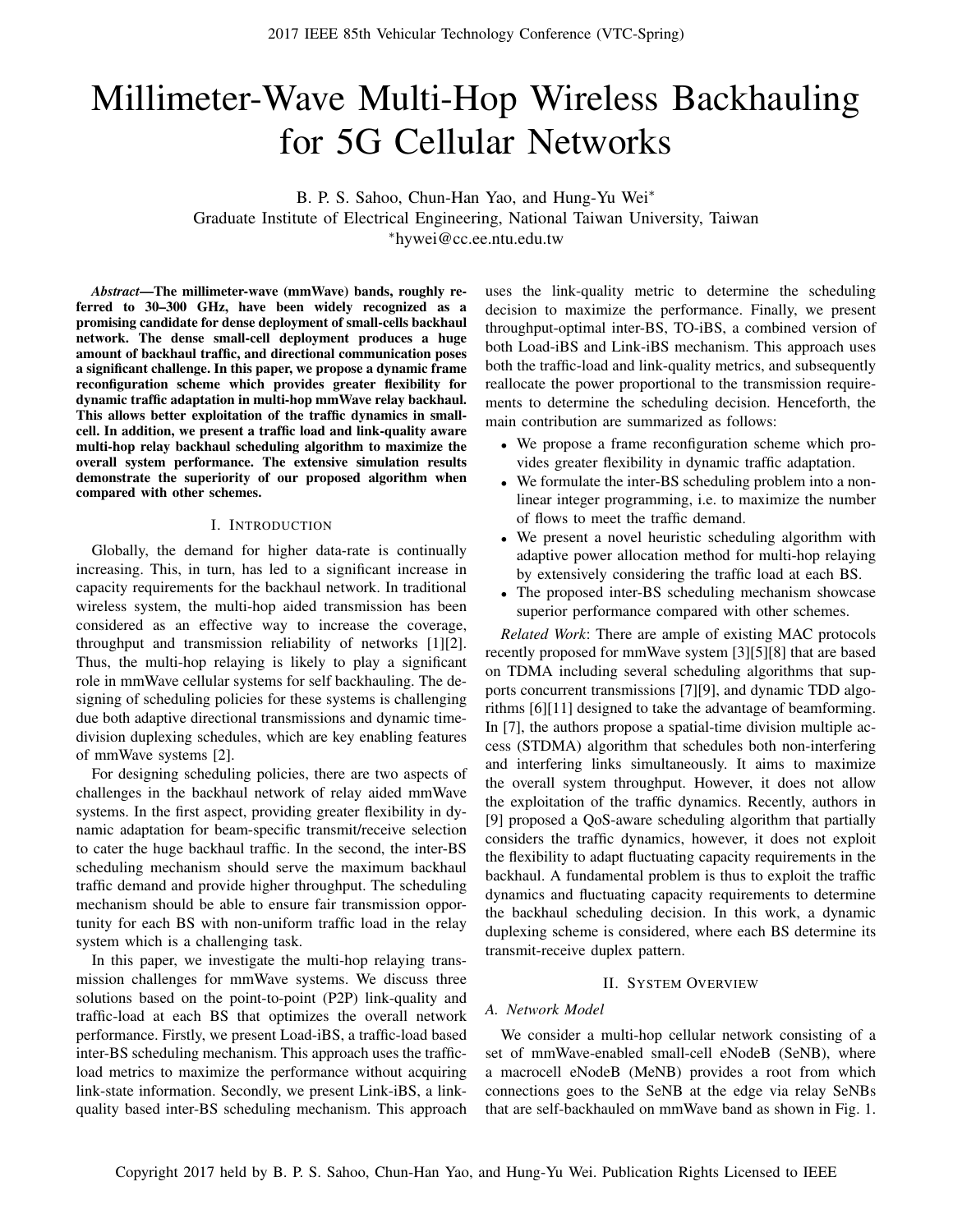The backhaul network,  $\mathcal{N}(\mathcal{B}, \mathcal{L})$ , operates in slotted time  $t \in \{0, 1, 2, \ldots\}$ , where  $\mathcal{B} \triangleq \{1, \ldots, B\}$  denotes the set of SeNBs and  $\mathcal{L} \triangleq \{1, \ldots, L\}$  denotes the set of P2P links, indexed by  $b$  and  $\ell$  respectively. We denote the cardinalities of these sets as *B* and *L* respectively.



Fig. 1: Illustration of 5G mmWave self-backhaul network.

We assume, all the nodes have adaptive beamforming capabilities, and are able to transmit to *or* receive from multiple neighbors concurrently. The transmission over each link is defined by the general half-duplex constrained. The channel condition remains the same throughout a frame, but may vary dynamically from frame to frame. The system runs a bootstrapping program by which each node is capable of detecting and identifying its set of neighbors.

# *B. Physical Model*

For mmWave communications based on the abstraction used in the prior study [2], the received power at receiver  $v \in \mathcal{B}$ from a transmitter  $u \in \mathcal{B}$  with transmitting power  $P_t(u, v)$ , can be calculated as:

$$
P_r(u, v) = P_t(u, v)\psi(u, v)PL(u, v)^{-1}
$$
 (1)

where  $\psi$  is the combined antenna gain of the receiver and transmitter, and  $PL(u, v)^{-1}$  is the associated path-loss in dB.

Without loss of generality, we consider the Line-of-Sight (LOS) model, expressed in (2), since Non-Line-of-Sight (NLOS) transmissions suffers from higher attenuation than LOS transmission, hence, not suitable for backhaul transmission [9]. It is noted that an extension to include both LOS and NLOS model is straightforward.

$$
PL(u, v)[dB] = \alpha + 10\beta \log_{10} ||u - v|| + \xi \tag{2}
$$

where  $\xi \sim N(0, \sigma^2)$ , and  $\alpha$  and  $\beta$  are provided in Table I.

Let  $G_{max}^2$  be the maximum gain on the desired backhaul link  $u \rightarrow v$ . We assume,  $SINR_{u \rightarrow v}$  is the instantaneous SINR value of link  $u \rightarrow v$ , which is computed based on the active links in the current network schedule at *t*. This ratio is defined in the expression (3) as below

$$
SINR_{u \to v} = \frac{P_t(u, v)G_{max}^2 PL(u, v)^{-1}}{I_0 + \sigma_N^2}
$$
 (3)

where  $P_t(u, v)$  is the transmitting power from node  $u$  to node  $v$ , assuming  $I_0$  is the interference due to concurrent transmission, and  $\sigma_N^2$  is the thermal noise power.

Given the SINR and allocated bandwidth, we assume that the maximum data rate on link  $u \rightarrow v$ , i.e., the achievable capacity, expressed in (4), can be estimated as

$$
R_{u \to v} = \eta W \log_2(1 + SINR_{u \to v}) \tag{4}
$$

where *W* is the mmWave system bandwidth allocated to the link,  $\eta$  is the bandwidth overhead.

# *C. Backhaul Traffic Flows*

Let data that is destined for node  $v \in \mathcal{B}$  be labeled as  $Q^{(v)}$ . Every node keeps internal queues that store data according to its destination. Let  $Q_u^{(v)}(t)$  be the current amount of data for node *v* in node *u*, where  $v \in N(u)$ , the set of neighbour nodes of *u*. The units of  $Q_u^{(v)}(t)$  can be integer units of packets or real valued units of bits. Specifically, we define  $Q_u(t) = \left(\frac{O^{(N(u))}(t)}{t}\right)$  as the matrix of surrent sugges healtloas at x. We  $Q_u^{(N(u))}(t)$  as the matrix of current queue backlogs at *u*. We assume that  $Q_u^{(u)}(t)=0$  for all slots *t*, as no queue stores data destined for itself. The queue backlogs from one slot to the next satisfy the following, for all  $u, v \in \mathcal{B}$ , such that  $u \neq v$ :

$$
Q_u^{(v)}(t+1) \le \max\left[Q_u(t) - \sum_{v=1}^{|N(u)|} Q_u^{(v)}(t), 0\right] + A_u^{(v)}(t)
$$
\n(5)

where  $A_u^{(v)}(t)$  is the amount of new data that arrives at node *u* from  $v \in N(u)$  on slot *t*.

Let  $A_u^{(v)}(t)$  be the matrix exogenous arrival on *t*, for the node  $u \in \mathcal{B}$ , it is calculated by adding the traffic from access network (UE  $\rightleftharpoons$  BS) and the traffic from all other backhaul nodes ( $BS \rightleftharpoons BS$ ) as

$$
A_u^{(v)}(t) = \lambda_u^0 + \sum_{v=1}^{|N(u)|} \lambda_u^{(v)} p_{vu}
$$
 (6)

where  $\lambda_u^0$  is the traffic from access network to node *u*, and  $p_{vu}$ is the probability that the traffic is transmitted from node  $v$  to *u*, where  $v \in N(u)$ . We assume that  $\lambda_u^{(u)} = 0$  for all  $u \in \mathcal{B}$ , as no data arrives that is destined for itself. Thus,  $A_u^{(v)}(t)$  is a  $|N(u)| \times |N(u)|$  matrix of non-negative real numbers, with zeros on the diagonal.

# *D. TDD Frame Reconfigurations for Backhauling*

To better exploit the traffic variations, enhanced Interference Mitigation and Traffic Adaptation (eIMTA) was introduced [4], which notably allows dynamic adaptation of the TDD pattern. Each TD-LTE frame consists of 10 subframes, which is preconfigured for downlink (D) or for uplink (U) resources. LTE offers 7 different patterns to statically configure the subframes as *D*, or *L*, as shown in Fig. 2. On the downside, it suffers from unbalanced allocation of UL and DL time-slots in neighbouring nodes. On the other hand, with an increased focus on small-cell deployments, the basis for the backhaul resource allocation design should be dynamic TDD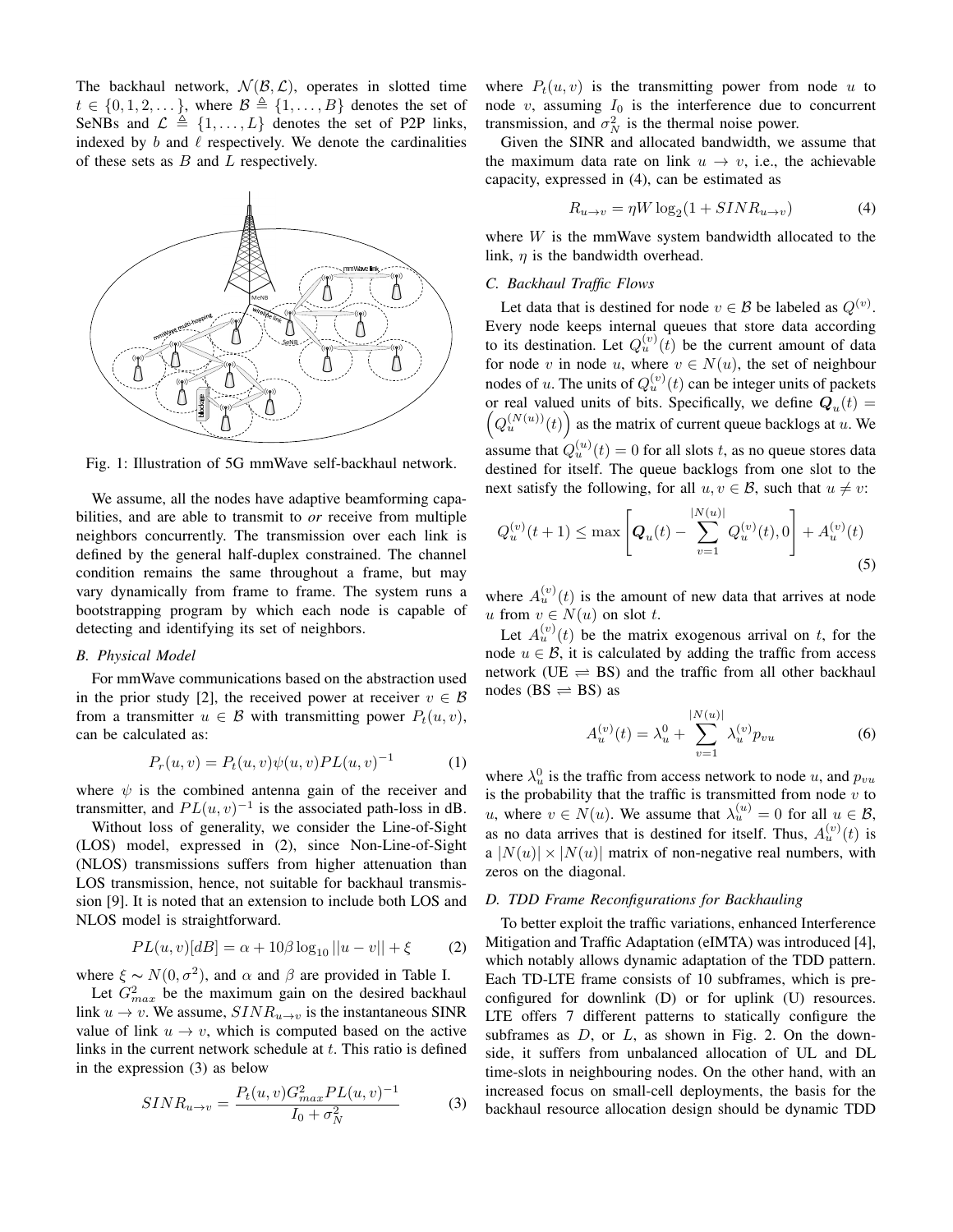where a subframe carrying data (or the whole frame) should be assigned either for transmission or for reception as part of the dynamic scheduling decisions. We proposed a novel dynamic frame reconfiguration mechanism, where each subframe could be allowed to transmit to or receive from multiple nodes concurrently, a maximum-size data frame according to the channel capacity. This allows better exploitation of the traffic dynamics in small-cell deployments.

| Uplink-Downlink<br>Structure | Subframe Number |   |                |   |   |   |   |   |   |   |
|------------------------------|-----------------|---|----------------|---|---|---|---|---|---|---|
|                              | $\Omega$        | 1 | $\overline{2}$ | 3 | 4 | 5 | 6 | 7 | 8 | 9 |
| 0                            | D               | S | Ü              | Ü | Ü | D | S | Ū | U | Ü |
| 1                            | D               | S | Ū              | Ü | D | D | S | Ū | U | D |
| 2                            | D               | S | Ū              | D | D | D | S | Ū | D | D |
| 3                            | D               | S | Ü              | Ū | Ü | D | D | D | D | D |
| 4                            | D               | S | Ū              | Ü | D | D | D | D | D | D |
| 5                            | D               | S | ū              | D | D | D | D | D | D | D |
| 6                            | D               | S | ū              | ū | u | D | S | Ū | ū | D |
| 10me                         |                 |   |                |   |   |   |   |   |   |   |

Fig. 2: The LTE TDD configurations.

Specifically, our proposed scheme includes two steps: firstly, we assume a mechanism is in place to poll the transmission requests from neighbouring nodes, so that each node could be aware of the traffic demand of its neighbour nodes; secondly, the subframes are reconfigured dynamically as part of the dynamic scheduling algorithm.

## *E. Problem Formulation*

The scheduling of subframes is the TDD configuration that is used for inter-BS data communication. We consider a queued traffic network where an end-to-end flow with a minimum throughput requirement is transmitted through multiple hops. We calculate the traffic load at each BS and establish a schedule to carry inter-BS data by exploiting concurrent transmissions. For this purpose, we present a scheduling mechanism to find the set of transmitting and receiving nodes, *T* and *R*, respectively.

Assuming the current amount of traffic that is destined to node *v* from *u* is  $Q_u^{(v)}(t)$  on slot *t*. Let max  $Q_u^{(v)}(t)$  be the maximum amount of traffic that can be delivered from  $u \rightarrow v$  with the current P2P link condition  $\mu_{uv}$  on *t*. It means choosing a higher  $\mu_{uv}$  is amounts to maximizing the amount of traffic than can be transmitted. Thus, we want to choose an improved  $\mu_{uv}$  for each P2P link so as to maximize the amount of traffic that can be delivered on slot *t* over the whole network.

We assume the traffic demand is  $Q_u^{N(u)}(D)$  on each link  $u \rightarrow N(u)$ , we aim to maximize the total amount of traffic demand served over the whole network by allowing concurrent transmission under the current channel conditions, and halfduplex transmission constraints. Given the huge traffic load at each BS in the backhaul network, and the limited number of timeslots; the optimal schedule, while providing a fair transmission opportunity for each BS, should also served as much traffic demands as possible. The optimal backhaul traffic scheduling problem can be formulated as follows.

$$
Q^* = \arg \max_{\mu_{uv}} \sum_{b=1}^{B} \sum_{\ell=1}^{L} Q_u^{(v)} \mu_{uv}
$$
 (7)

subject to

$$
\sum_{u=1}^{|N(u)|} P_t(u) \le P_{max}, \quad \forall \ u \in \mathcal{B}
$$
 (8)

$$
\sum_{u=1}^{|N(u)|} W \le W_{max}, \quad \forall \ u \in \mathcal{B}
$$
 (9)

$$
\ell_u^t + \ell_v^t \le 1, \text{if node } u \text{ and } v \text{ are adjacent}; \forall u, v \qquad (10)
$$

This is a non-linear integer programming problem, and is NP-hard. Constraint (8) indicates the total power is shared during concurrent transmission, (9) indicates the total bandwidth is shared among multiple links, and (10) indicates the halfduplex assumption, where adjacent links cannot be scheduled concurrently in the same schedule.

Since it is difficult to solve the problem (7) in polynomial time, we propose a distributed heuristic algorithm instead to solve this in Section III.

### III. THE SCHEDULING POLICY

The proposed heuristic algorithm yields the  $\mathcal T$  and  $\mathcal R$  set for each subframes of Flexible Frame, while enabling the spatial reuse to maximize the total throughput of the system.

## *A. Set Membership Metric*

To achieve high transmission data rate for each traffic flow, links with higher channel quality are usually preferred in link activation selection. Therefore, nodes involved in each active flow can transmit or receive maximum traffic. In addition, considering a queued network, when traffic aggregates at some nodes, congestion may occur and these nodes become bottleneck of the network. Therefore, selection of appropriate nodes for transmission or reception is important to improve the network throughput, considering both the link quality and the traffic loads at the node.

When a node receives a transmission traffic request, it calculates the traffic load at each neighbouring node using the local one-hop information, including the P2P channel statistics. Based on this metric, we categorise our proposed scheduling algorithm into three parts and describe it in next subsection.

# *B. The Proposed Scheduling Policy*

*1) Load-based inter-BS Scheduler (Load-iBS):* As the name suggests, in Load-iBS we consider the traffic load at each BS to determine the  $T$  and  $R$  set. BS with maximum traffic to transmit is selected as a member of  $T$  in the current subframe. Therefore, the network can transmit maximum aggregate traffic at any subframe. Note that the successful reception is proportional to the transmission requirement and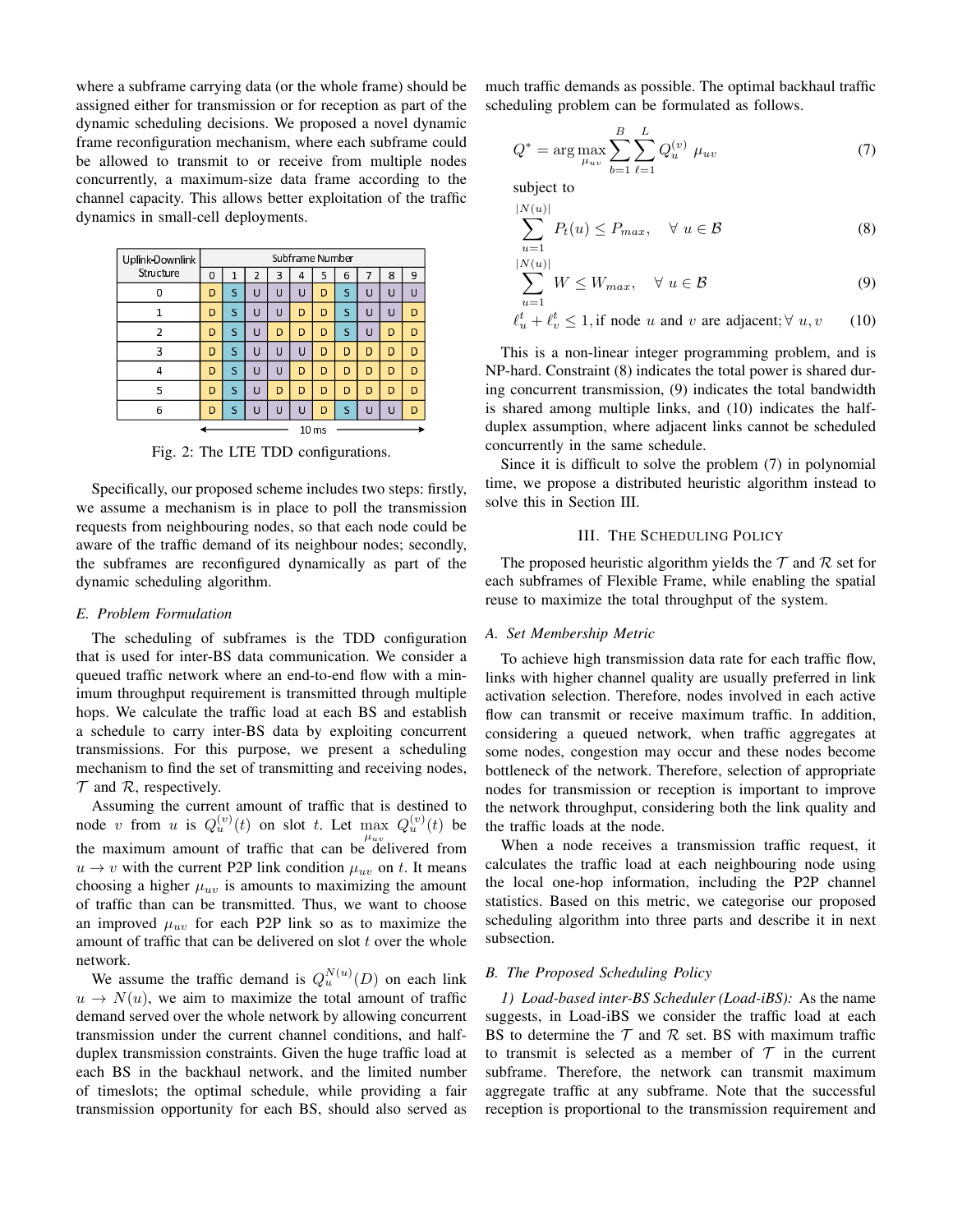channel quality. The selection metric (hereinafter weight,  $\omega$ ) is calculated as below

$$
\omega_{uv} = Q_u^{(v)}, \forall v \in N(u) \tag{11}
$$

*2) Link Quality-based inter-BS Scheduler (Link-iBS):* In the Link-iBS, to achieve the higher transmission data rate in each P2P link, the links with higher channel quality is activated for current subframe. Therefore, the total traffic transmitted over each higher-quality P2P link is amounts to maximizing the overall network throughput. However, this mechanism may lead to wastage transmission slot due to no traffic demand from nodes associated with that link.

$$
\omega_{uv} = \mu_{uv} \tag{12}
$$

*3) Throughput-Optimal inter-BS Scheduler (TO-iBS):* Considering either the load of each node or the P2P link quality may not lead to near-optimal throughput performance in the network. Hence, differently from above two scheme, the TOiBS implements Load-iBS mechanism to obtain the *T* and *R* sets, and subsequently implements a power reallocation mechanism to improve the active P2P link quality. We can calculate the weight as

$$
\omega_{uv} = \min\left[Q_u^v, \mu_{uv}\right] \tag{13}
$$

We utilize a proportional power allocation scheme with fractional path loss compensation for improving the link quality. We will describe it briefly.

Let  $P_{max}$  represents the maximum transmission power of the BS; *P L* represents the path loss between BS; *SINRtarget* represents the targeted received power level and *Pnoise* represents the noise power level. Then, the BS's transmitting power *P<sup>t</sup>* is set to

$$
SINR_{target} = P_t - P_{noise} - PL \tag{14}
$$

$$
P_t = \varphi \cdot PL, P_{min} \le P_t \le P_{max} \tag{15}
$$

where  $\varphi$  is the compensation factor and is set to  $\varphi \in [0, 1]$ in LTE standard with *SINRtarget* between 0 and 30dB. The pseudo-code of the scheduling algorithm is presented in Algorithm 1.

#### IV. PERFORMANCE EVALUATION

We considered a tree-structured backhaul network with *m*hop i.e., the depth of the tree. We assume each node completes the traffic demand polling in the Anchor Frame. The basic system parameters used for simulation are listed in Table I. The related parametres are based on [8]. In the simulation, we set two kinds of traffic model such as: Poisson Process (PP), where each flow arrive follows a PP with arrival rate (6), and Interrupted Poisson Process (IPP), where each flow arrive follows an IPP represented by an ON-OFF process. In the ON state, a packet arrives in each time slot according to a Bernoulli distribution. In the OFF state, packets do not arrive. IPP traffic is typically bursty traffic.

In order to show the advantages of our proposed scheme, we implemented the TDMA, and the Exhaustive Search method for performance comparison.

# Algorithm 1: Millimeter-Wave Inter-BS Scheduler

**Input** :  $\mathcal{N}(\mathcal{B}, \mathcal{L}, Q)$ Output:  $Set(\mathcal{T}, \mathcal{R})$ 1 Implements at each SCBS  $b \in \mathcal{B}$ . 2 **Initialize:**  $\mathcal{T} = \mathcal{R} = \phi$ , and  $U = \mathcal{B}$ 3 while  $U \neq \phi$  do<br>4 | Calculate *W* 4 Calculate  $W = \max_{v \in N(u)} |\omega_{uv} - \omega_{vu}|;$ 5 **foreach**  $u \in U$  **do**<br>6  $v \leftarrow \arg \max$ 6  $v \leftarrow \arg \max_{v \in V(v)} \mathcal{W}(v);$  $v \in N(u)$  $\begin{array}{c|c} \n7 & \text{if } \mathcal{W}(u) > \mathcal{W}(v) \text{ then} \\ \n8 & \text{if } \sum \omega_{uv} - \sum \omega_{vu} \n\end{array}$ 8 *i*  $\int$  *if*  $\sum \omega_{uv} - \sum \omega_{vu} > 0$  then *v v*  $\sigma$   $\begin{array}{|c|c|c|}\n\hline\n\end{array}$   $\begin{array}{|c|c|c|}\n\hline\n\end{array}$   $\mathcal{T}=\mathcal{T}\cup\{u\};$  $U = U \setminus \{u\}; Q_v^{(u)} = 0 \forall v \in N(u);$ 10  $v_{maxQ} \leftarrow \max_{(x,y,z)}$  $v \in (N(u) \cup U)$  $(Q_u^{(v)})$ ;  $\mathcal{R} = \mathcal{R} \cup \{v_{maxQ}\};$  $U = U \setminus \{v_{maxQ}\}; Q_{v_{maxQ}}^{(u)} = 0, \forall u \in$ *N*(*vmaxQ*);  $12$  else 13  $\vert$   $\vert$   $\vert$   $\vert$   $\mathcal{R} = \mathcal{R} \cup \{u\};$  $U = U \setminus \{u\}; Q_u^{(v)} = 0, \forall v \in N(u);$ 14 *v*<sub>max</sub><sub>Q</sub>  $\leftarrow$  max  $v \in (N(u) \cup U)$  $(Q_v^{(u)})$ ; 15  $\vert$   $\vert$   $\vert$   $\vert$   $\mathcal{T} = \mathcal{T} \cup \{v_{maxQ}\};$  $U = U \setminus \{v_{maxQ}\}; Q_u^{(v_{maxQ})} = 0, \forall u \in$ *N*(*vmaxQ*);  $16$  | | | end  $17$  | end <sup>18</sup> end <sup>19</sup> end 20 return  $Set(\mathcal{T}, \mathcal{R})$ ;

TABLE I: Simulation Parameters

| Parameter                                              | Value           |  |  |
|--------------------------------------------------------|-----------------|--|--|
| Carrier frequency                                      | $28$ GHz        |  |  |
| Duplex Mode                                            | <b>TDD</b>      |  |  |
| System Bandwidth                                       | $2$ GHz         |  |  |
| <b>BS</b> Transmit Power                               | 30dBm           |  |  |
| BS Antenna Gain                                        | $10dB$ i        |  |  |
| Pathloss Parameter $(PL)$ ,                            | $\alpha = 72.0$ |  |  |
| $PL = \alpha + 10\beta \log_{10}(d)$ [dB], d in meters | $\beta = 2.92$  |  |  |
| Beam-width                                             | $45^{\circ}$    |  |  |

We plot the network throughput of five schemes under the increasing number of flows in Fig. 3. It indicates the total throughput of the backhaul network i.e., the average sum of the throughput of all successful flows. We observe the performance trend of our proposed algorithm; more the demanding flows, more the aggregate transmission of data, and thus higher the system throughput.

In Fig. 4, we plot the number of successful flows under